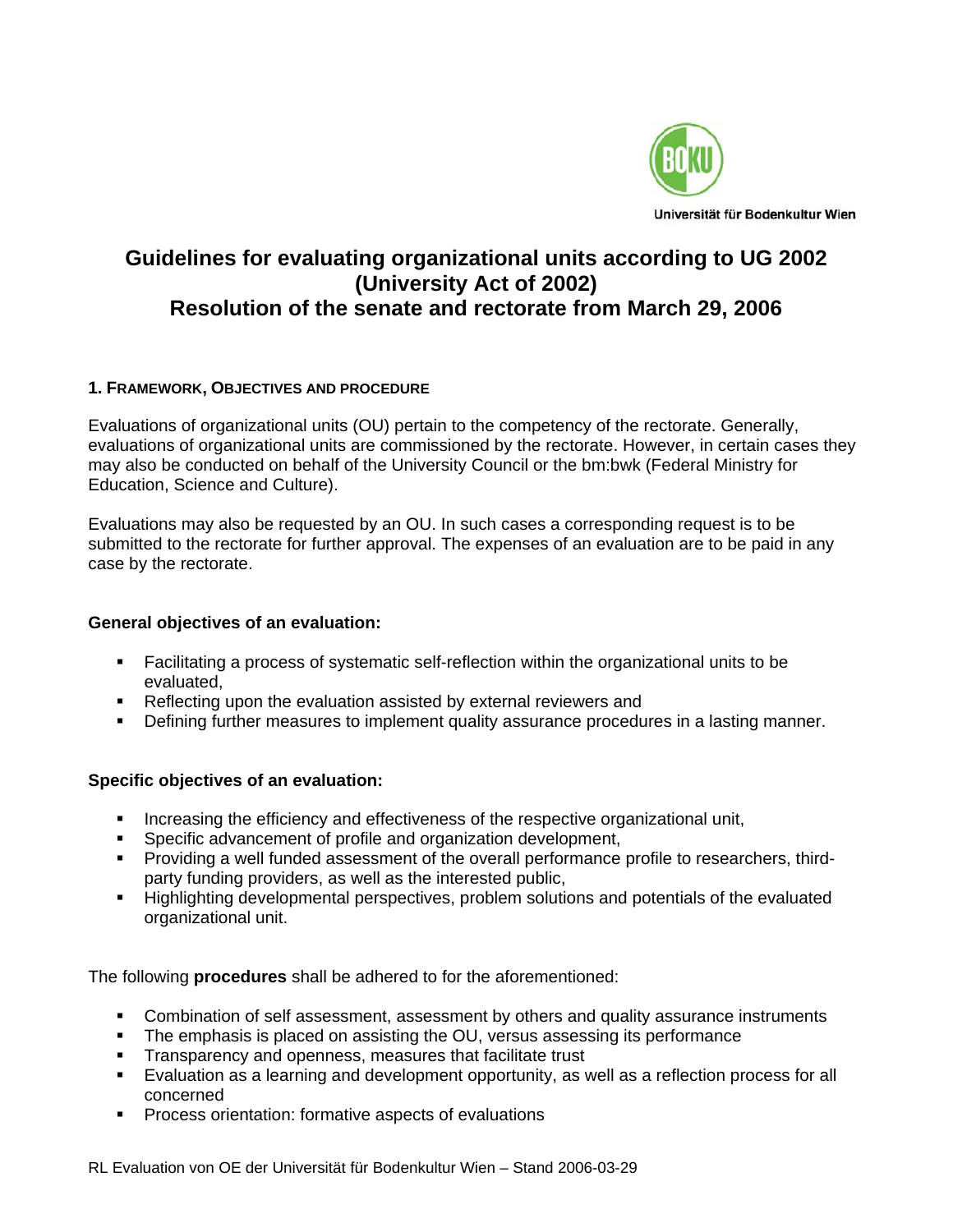- Goal orientation: The evaluation designs correspond well with the objectives of the evaluation
- Application of a simple and efficient method that aids in achieving objectives with the least amount of time and resources possible
- **Principle of periodically conducted evaluations**
- **•** Participation of students in procedures for quality assurance
- **Evaluation as a possible basis for organization development**
- **IMPLEMENTATION IN SUGGEST** Improvement
- Publication of results
- **Promoting the objectives of the university in the context of performance objectives**
- Evaluation as basis for international benchmarking activities

#### **Evaluation standards**

As a member of the Deutsche Gesellschaft für Evaluation (DeGEval) (German Evaluation Society) The University of Natural Resources and Applied Life Sciences Vienna adheres to the "Standards for Evaluation", as published by the society. See appendix or: [http://www.degeval.de/index.php?class=Calimero\\_Webpage&id=9023](http://www.degeval.de/index.php?class=Calimero_Webpage&id=9023)

Furthermore, the "Standards and Guidelines for Quality Assurance in the European Higher Education Area" shall be adhered to that were published by the ENQA (European Association for Quality Assurance in Higher Education) as a result of the Bologna procedure. They address academic procedures in more detail. See appendix or:

<http://www.enqa.net/files/ENQA%20Bergen%20Report.pdf>

#### **Legal framework**

Furthermore, the present guidelines also adhere to relevant legal regulations pertinent to UG 2002, in particular to §14 and § 22 para. 1 Z 10, as well as the guidelines for conducting, publishing and implementing evaluations as stated under V of the statutes.

#### **Preambel**

Performance of the OU in the following also includes the performance of pertinent subunits. Furthermore, all relevant subunits of the evaluated organizational unit are to comply with the evaluation procedure.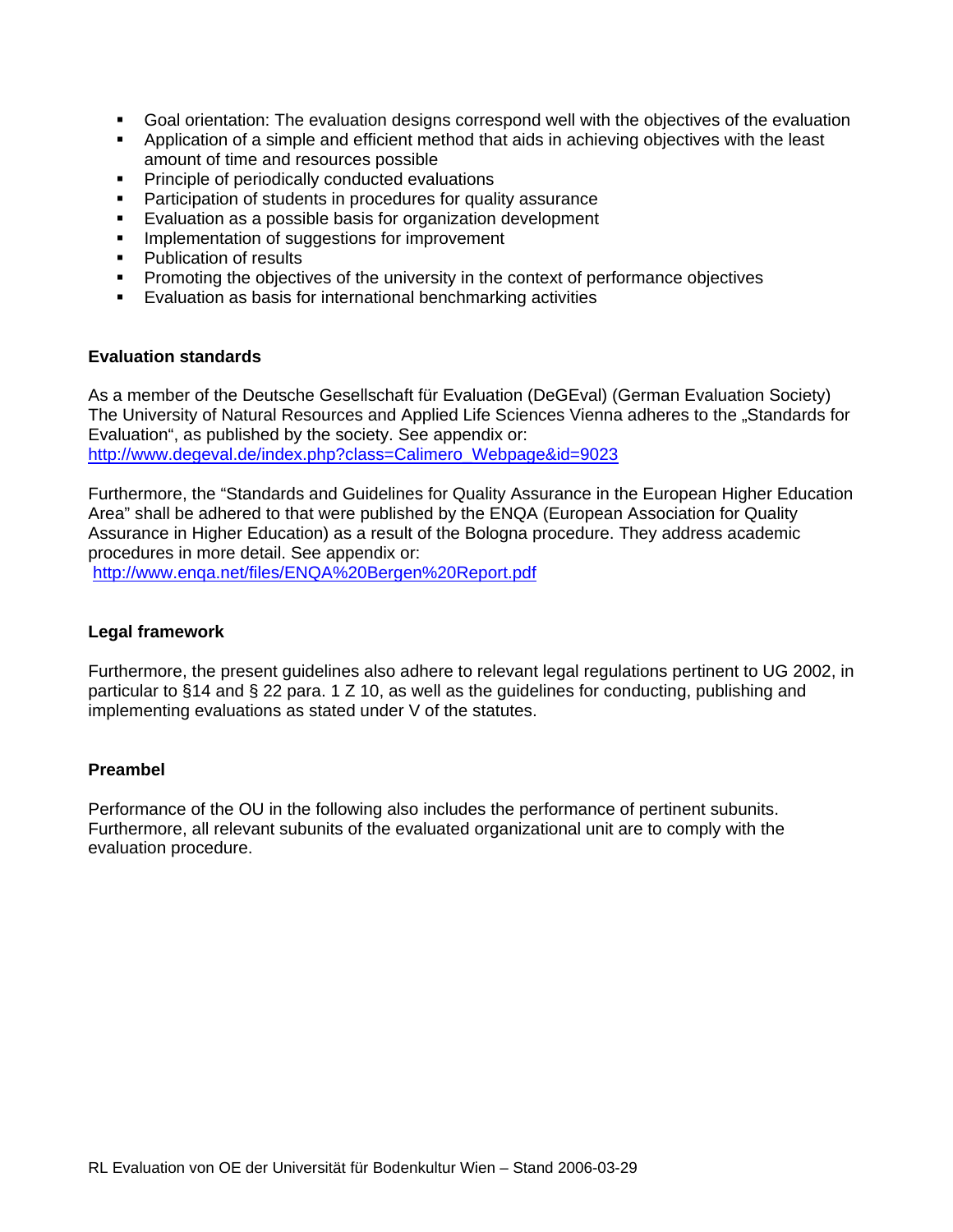# **2. EVALUATION PROCEDURE**

### **2.1. Schedule**

| <b>Procedure</b>                                                    | timeframe/reference<br>point |
|---------------------------------------------------------------------|------------------------------|
| I. Initiation of evaluation                                         | 6 weeks                      |
| 1. Written information from the rectorate, statement by the OU      | 2 weeks                      |
| 2. Selection of peers (p)                                           | 2 weeks                      |
| 3. Comments on evaluation design and peer selection                 | 1 week                       |
| 4. Selection of evaluation design, contractual agreement            | 1 week                       |
| II. Internal evaluation                                             | 7 weeks                      |
| 5. Generation of self assessment report by the OU                   | 5 weeks                      |
| 6. Statement regarding self assessment report                       | 1 week                       |
| 7. Submission of documents to the peers                             | 1 weeks                      |
| III. External evaluation                                            | 9 weeks                      |
| 8. Site visit and inspection of facilities                          | 3 days                       |
| 9. Generation of final report                                       | 2 weeks                      |
| 10. Statement by the OU                                             | 2 weeks                      |
| 11. Inclusion of statements                                         | 3 weeks                      |
| 12. Presentation and discussion of final report                     | 1 week                       |
| IV. Implementation and follow-up measures                           | 2 weeks/1 year               |
| 13. Determining implementation measures for the evaluated OU        | 1 week                       |
| 14. Agreement on objectives                                         | December                     |
| 15. Publication of results                                          | 1 week                       |
| 16. Interim report of the OU on implemented measures                | 1 year                       |
| 17. Head(s) of peers provides details regarding evaluation progress | 2 weeks                      |
| <b>Total</b>                                                        | 24 weeks/1 year              |

Procedure phases without any further comments will be performed in a sequential order, those marked as (p) in a parallel manner.

The rectorate aims at completing the entire procedure within 24 weeks, in order to include the results of the evaluation in the agreements on objectives between the rectorate and the organizational unit for the following year.

### **2.2. PHASES OF THE PROCEDURE**

### **I. Initiation of the evaluation (6 weeks)**

### **1. Written information from the rectorate and statement by the OU (2 weeks)**

The evaluation procedure is initiated in formal writing by the rectorate addressed to the OU that shall be evaluated. Furthermore, the senate, the university council and the works council, as well as the Arbeitskreis für Gleichbehandlungsfragen (working group on equal opportunities) will be informed. In the event the evaluation is commissioned by the university council, the corresponding writing will be submitted by the head of the university council to the OU upon consultation with the rectorate and the senate.

This writing shall amongst others inform about reasons and objectives of the evaluation. Furthermore, an approximate schedule, as well as suggestions for a head of peers ( HoP) shall be included. The objectives of the definition may extend to all core processes. Alternatively, the commissioning party may limit the evaluation to specific topics, such as research transfer, new academic programs, internationalization, human resource management, planning and resource management etc.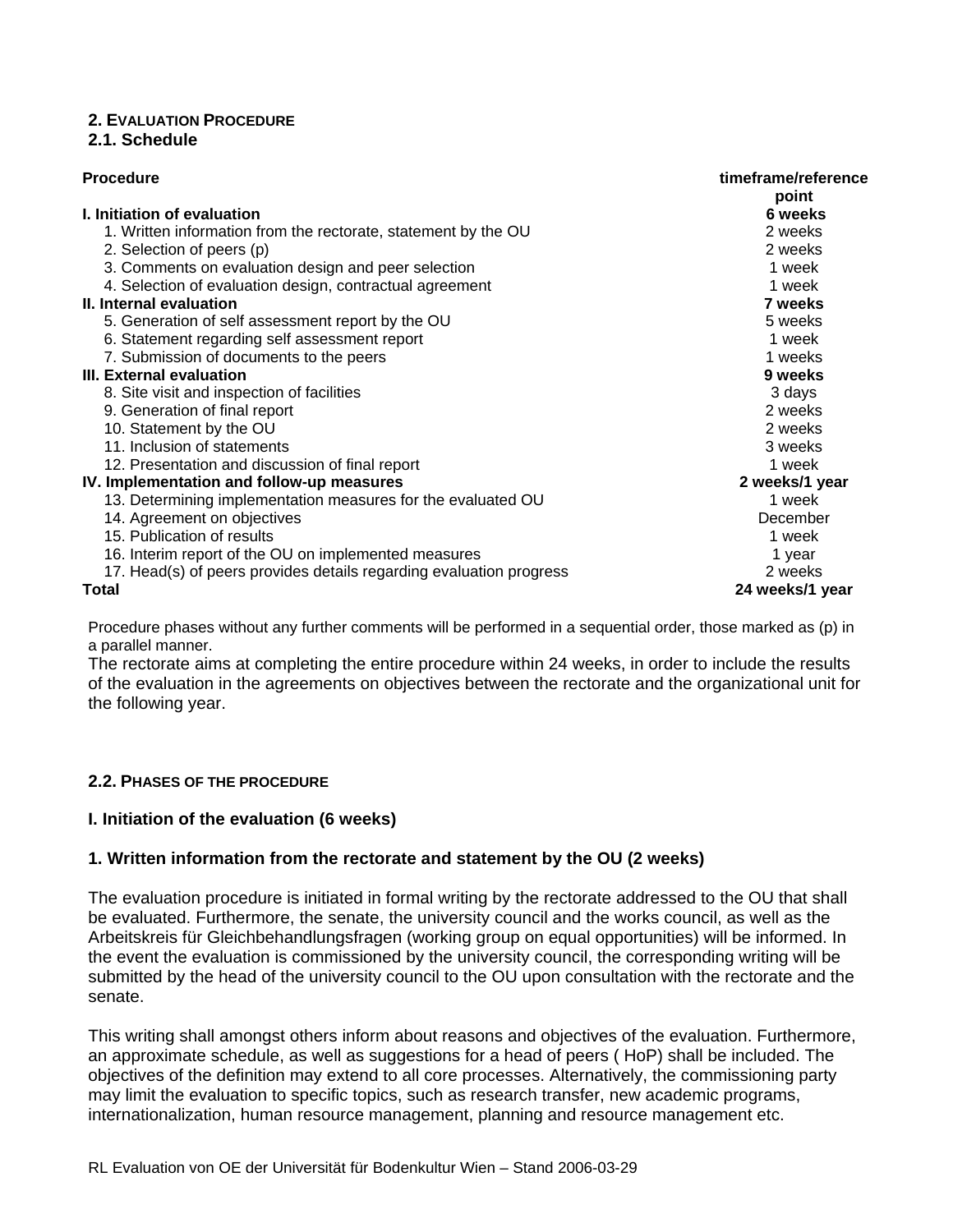Evaluations are generally commissioned by the rector or the head of the university council, who commissions the vice-rector for research to perform an evaluation of certain organizational units. He/she shall be assisted by the department for quality assurance. This requires a close cooperation between the department, the research support office, the center for education, as well as the department of controlling.

Generally the commissioning unit is responsible for covering the expenses of the evaluation.

The OU shall submit a statement within two weeks.

### **2. Selection of peers (2 weeks)**

Upon receipt of the statement submitted by the OU, the head of peers is appointed by the rectorate upon consultation with the OU; His/her appointment has to be mutually approved by the rectorate and the OU. At the same time the head of peers will be asked to select the remaining peers (reviewers). The number of reviewers is not pre-assigned and depends on the size of the OU. However, a group of 3-5 peers is recommended.

The peers shall be distinguished researchers within the discipline that the OU to be evaluated is operating in. The peers are expected to be impartial, both, professionally and on a personal level. Peers are usually appointed ad personam, and shall be employed for an evaluation procedure only in special cases.

A peer group generally consists of the following:

- Head of peers
- A minimum of three experts who shall cover the scope of all subjects to be evaluated (of the OU, discipline), two of which are to be appointed from a foreign institution
- A representative of the professional practice
- A member who does not operate in the respective discipline (possibly with management experience in an academic setting)
- **Possibly an expert for organization development.**

The department for QA and the research support office may assist with the selection of peers by providing recommendations of relevant research institutions or research funding institutions. The head of peers submits his/her recommendation to the rectorate and the OU requesting further comments.

#### **3. Comments on the evaluation design and peer selection (1 week)**

The organizational unit has the opportunity to comment on the evaluation design (objectives, topic, schedule, resources etc.) as well as the recommendation of peers. Objections against peers have to be based on facts. The subunits of the OU are to be included in the assessment.

Furthermore, also the senate is to submit a statement regarding the evaluation design.

Additionally, a written declaration of consent has to be obtained from the peers that includes the following aspects:

- The binding commitment of the peers for the entire duration of the evaluation
- Obligations arising from the participation are to be fulfilled.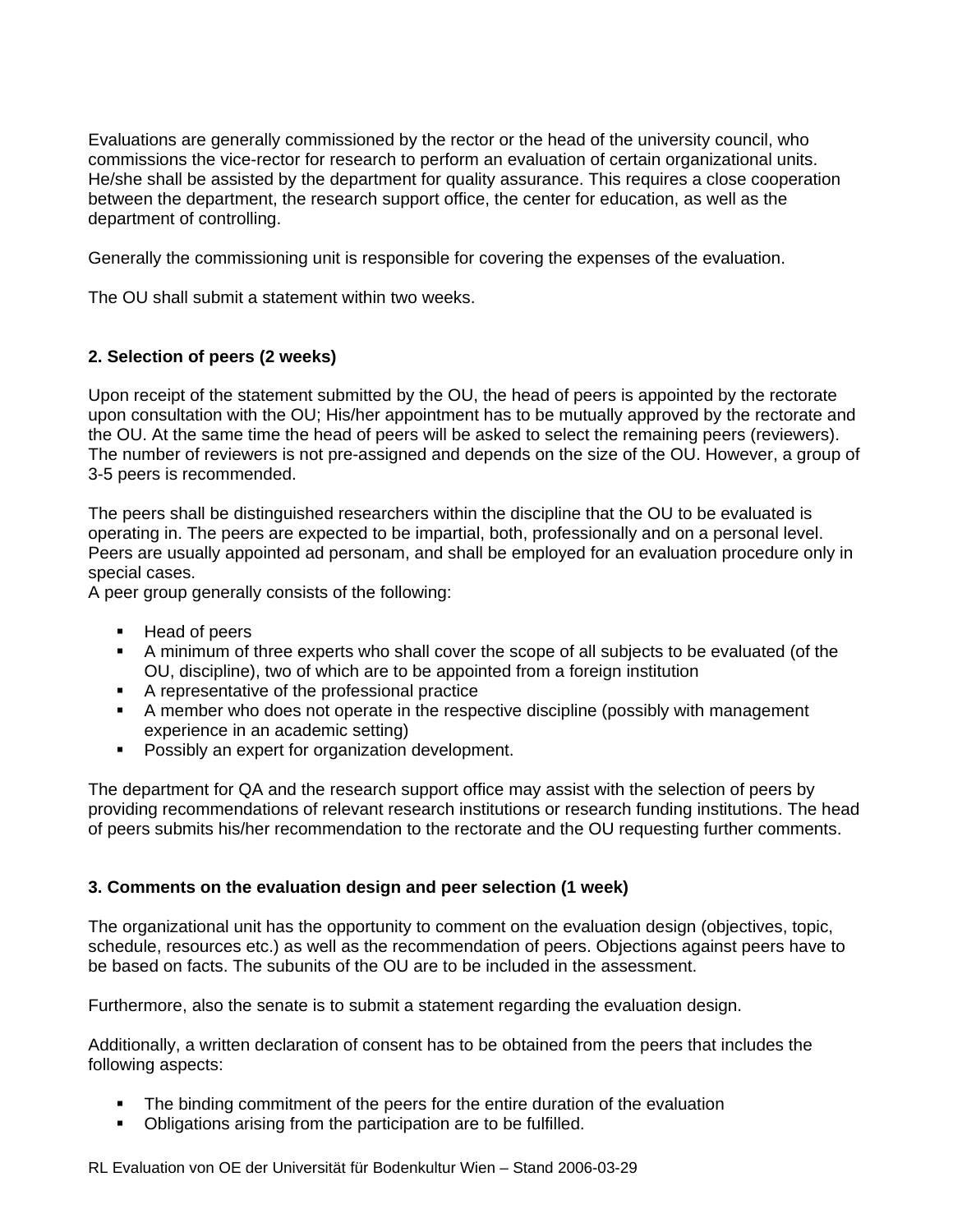- Nondisclosure agreement (Obligation of confidentiality)
- Adhering to the GL for evaluation by the OU at the BOKU (University of Natural Resources and Applied Life Sciences)

#### **4. Selection of evaluation design, contractual agreement (1 week)**

The statements may prompt a revision of the evaluation design. Subsequently, the final version of the evaluation design and a written agreement are devised, stipulating rights and obligations of the rectorate and the organizational unit, as well as mutually binding consequences of the evaluation (agreement on objectives and performances: identification of potential goals and measures as a result of the evaluation).

This written agreement also specifies which results are to be accomplished, which other OUs shall issue comments, what type of information has to be published in what format and the costs of the procedure.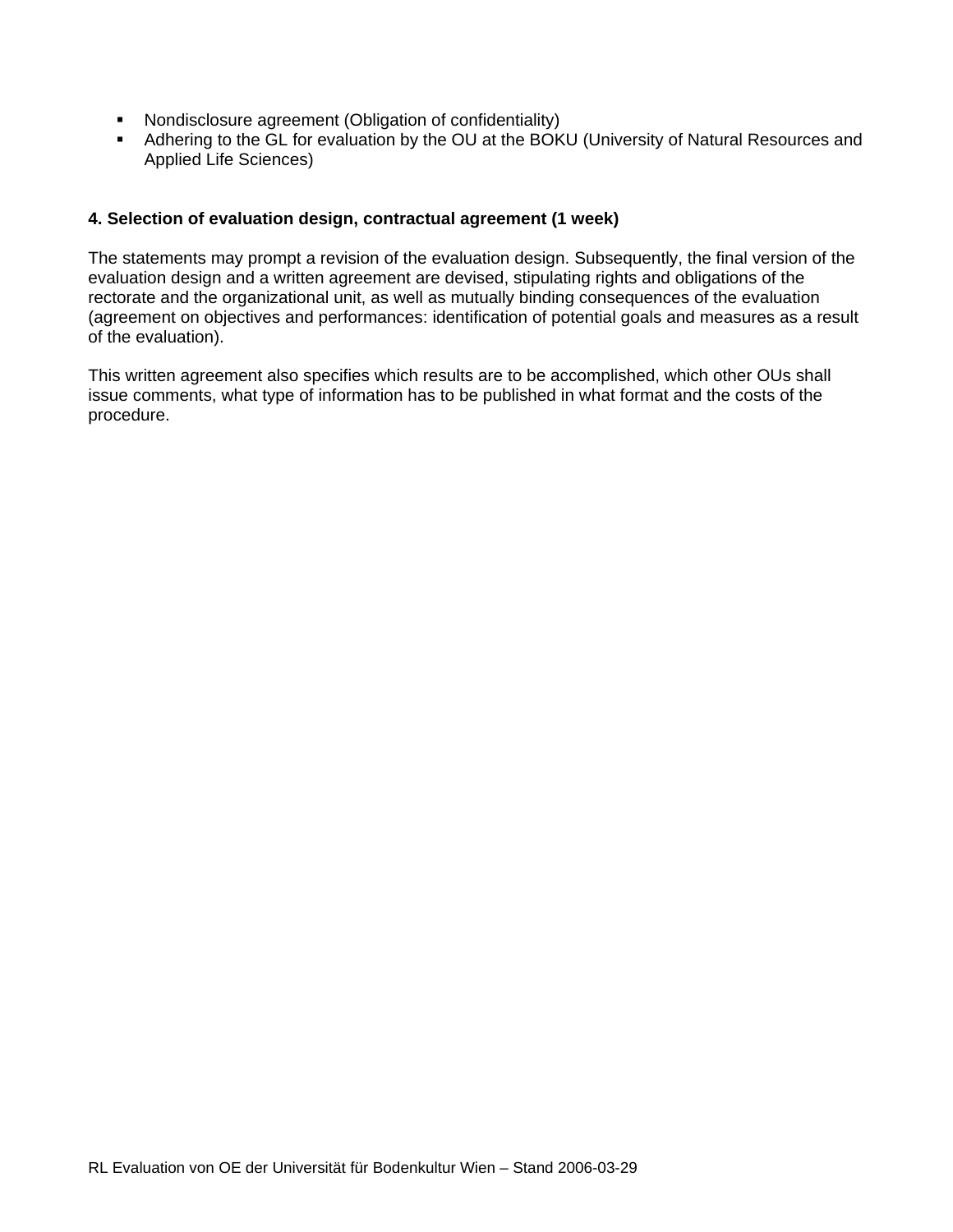### **II. Internal evaluation (7 weeks)**

#### **5. Generation of a self assessment report by the OU (5 weeks)**

The first step will constitute the formation of a working group within the organizational level, including, aside from the head of the OU and his/her deputy, representatives of professors, other academic staff, non-academic staff and students (ÖH, Austrian National Union of Students).

5 weeks are allotted for this important evaluation task, also including a critical reflection process, a discussion and a creative developmental process within the OU that may be assisted by external consultation if necessary.

#### **6. Statement regarding the self assessment report (1 week)**

Organizational units that cooperate closely within research or education (e.g. joint academic programs) or with whom infrastructure is used conjointly shall submit a statement regarding the self assessment report or parts of it. Furthermore, the senate shall also issue a statement. Additionally, representatives of central service units or research institutions may submit a respective statement. The head of peers is to decide which additional organizational units will be asked to submit statements.

Student representatives shall also prepare a statement. This will include students pursuing Bachelor's, Master's and PhD degree programs.

### **7. Submission of documents to the peers (1 week)**

The following documents are submitted at least two weeks prior to the site visit to the peers and shall be reviewed accordingly:

- Self assessment report of the organizational unit
- Statement regarding the self assessment report (by evaluated OU, possibly additional OUs, senate, service units, student representatives)
- Documents assessing the development of the OU (e.g. relevant aspects of the development plan of the department)
- Relevant aspects of the university development plan
- **Results of previous evaluations**
- Data from research databases, BLIS SAP, TUWIS, DWH (Datawarehouse)
- Results of the benchmarking process (if the benchmark universities have approved the disclosure of data to third parties).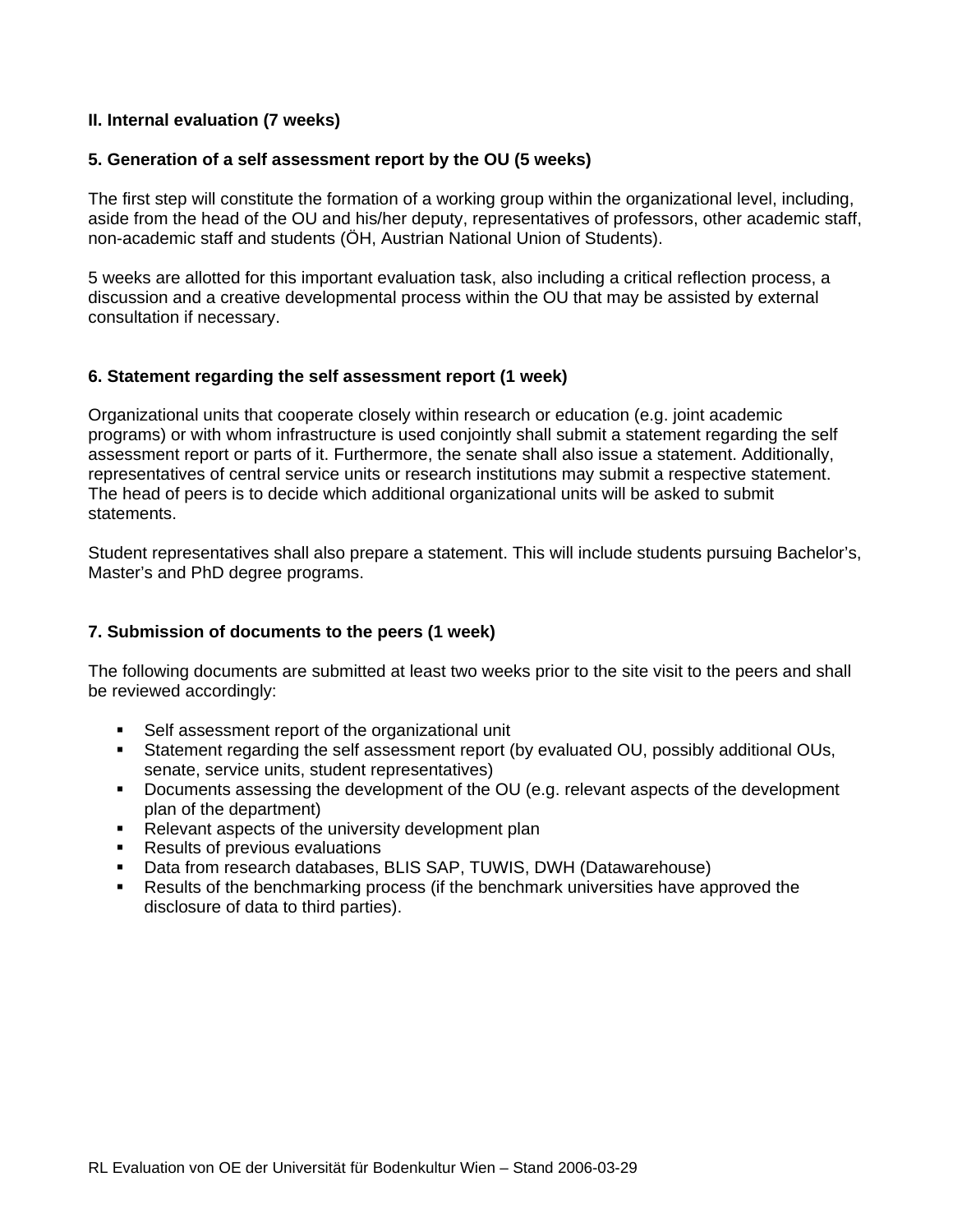# **III. External evaluation (9 weeks)**

### **8. Site visit, inspection of facilities (3 days)**

A detailed program shall be devised for this purpose and submitted to the peers one week prior to the visit. 3 days are to be allotted for the site visit, while the peers are expected to arrive one day prior to the visit at the premises. The peers will be given details on the course of the procedure on the eve prior to their visit.

The peers shall meet with the following individuals:

- Self assessment report of the organizational unit
- **University management,**
- Head of the OU,
- **Professors & teaching staff with a postdoctoral lecturing qualification,**
- Other academic staff,
- Non-academic staff
- Student representatives (ÖH).

Further meetings with other persons or groups may be scheduled as well.

The premises of the OU and subunits shall be visited following the meeting.

The evaluation is supposed to not only assess the performance of the OU but to also provide further assistance in its future development by the international experts. Thus, a workshop shall be organized together with representatives of the OU on the last day of the visit. The peers are expected to share their impressions at the workshop and give first recommendations. Furthermore, this workshop will present an opportunity for both parties to clarify further questions that may have arisen after the site visit and to provide further information in order to solve possible misunderstandings. Additionally, proposals of the peers shall be discussed in order to conjointly elaborate on possible solutions and development perspectives.

### **9. Generation of final report (2 weeks)**

The peers shall generate a written evaluation based on the presented documents and data, the self assessment report of the OU and the site visit. This evaluation report will be referred to in the following as the final report. It is supposed to include the following aspects:

- Goals of the evaluation
- A brief description of the OU and the course of the procedure,
- A differentiated and critical assessment of the performance of the OU, previous strategic positioning, as well as short, medium and long term measures,
- A SWOT analysis regarding the current state and proposed development perspectives,
- Realistic recommendations for efficiently achieving pursued objectives,
- **Further BOKU-wide recommendations.**
- **•** Measures for implementation.

The final report shall include an appendix that aside from the evaluation design includes all documents that have been presented to the peers (See item 7).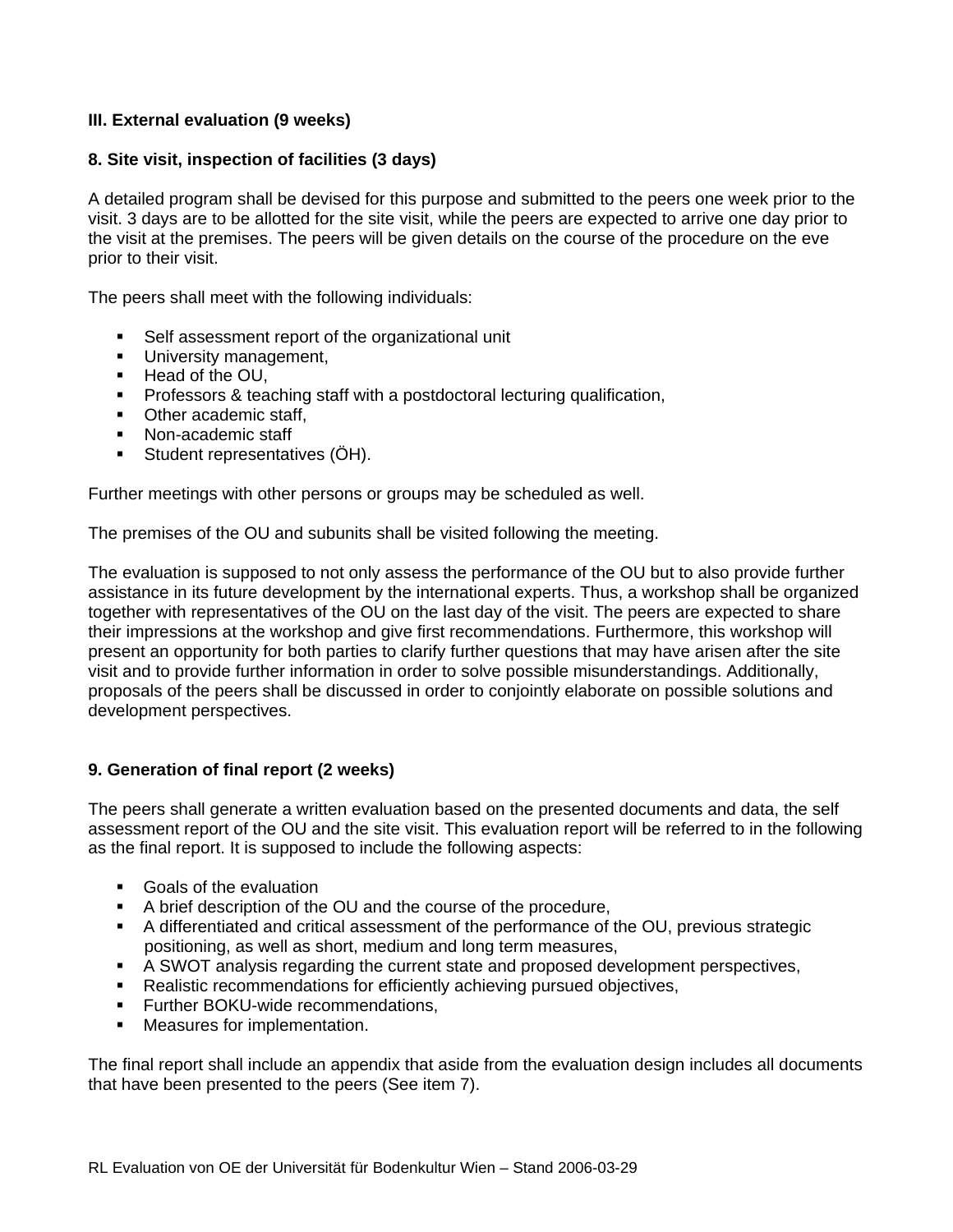Mostly international peers will participate in the evaluation, therefore the final report shall be written in English. In the event all peers speak German, the final report may also be composed in German.

Two weeks will be allotted to the peers for generating the final report and subsequently presenting it to the OU. The head of peers is responsible for submitting the report on time.

#### **10. Statement by the OU (2 weeks)**

Following the receipt of the confidential final report the organizational shall issue a statement within 14 days. The deadline is to be specified ahead of time.

#### **11. Inclusion of statements (3 weeks)**

The peers are required to include the statements within three weeks after issuance and to generate an updated version of the final report. In the event statements will not be included, this decision has to be objectively justified. Ultimately, the final report shall be submitted to the rectorate, the senate and the evaluated OU.

### **12. Presentation and discussion of the final report (1 week)**

The rectorate has to call a meeting within one week, where the head of peers will present the final report to the rectorate and the OU, and where the results will be discussed. This meeting may also be attended by representatives of other involved OUs, platforms and service units. The works council, a representative of the Arbeitskreis für Gleichbehandlungsfragen at the BOKU and student representatives (ÖH) are invited as well. In any case two representatives of the senate shall attend the meeting.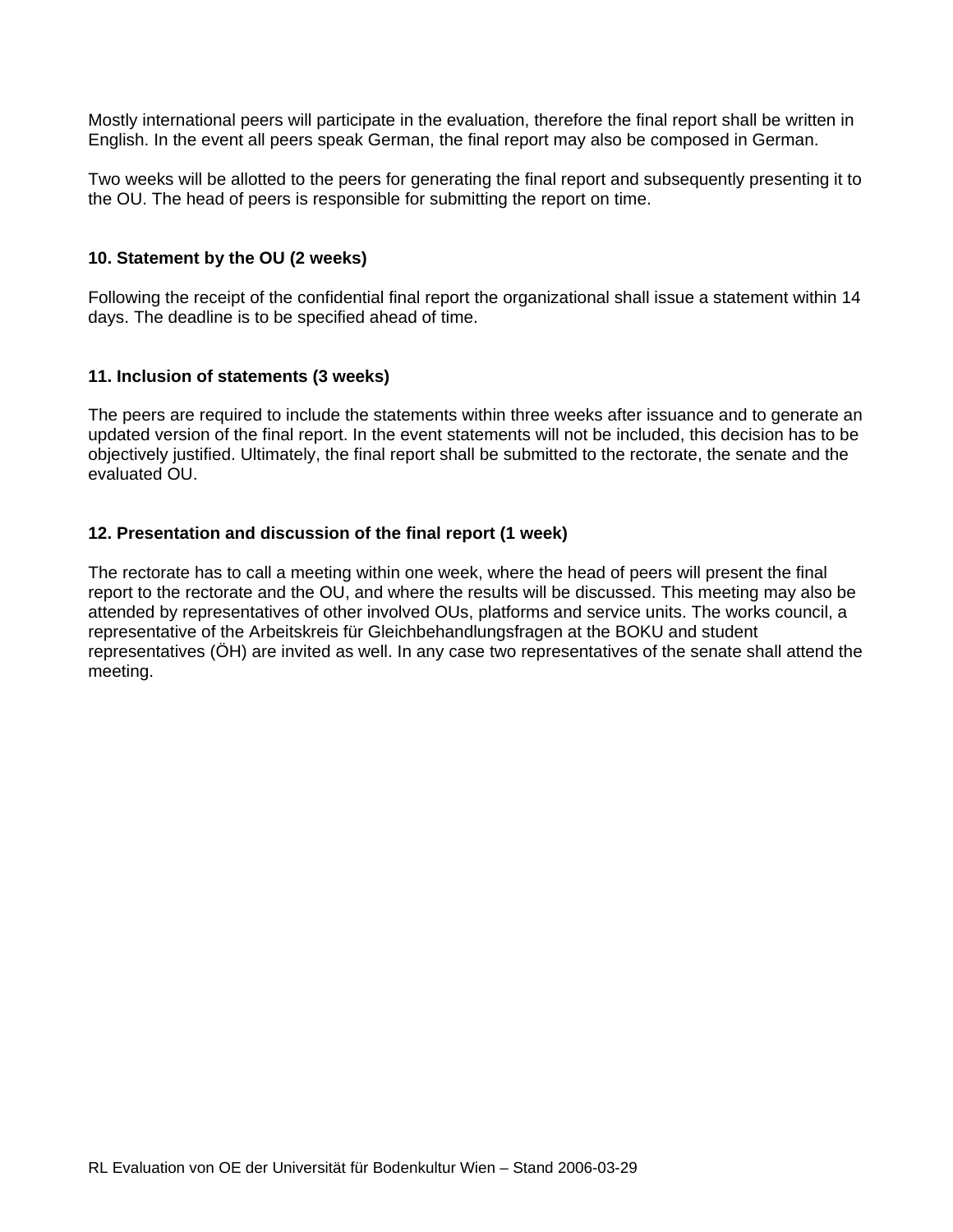### **IV. Implementation and follow-up measures (2 weeks/1 year)**

#### **13. Determining implementation measures for the evaluated OU (1 week)**

Necessary follow-up and implementation measures for the OU will be determined based on the final report and the discussion process mentioned under item 12. Resulting obligations for the rectorate and the OU shall be stated in writing. The evaluation may also produce implementation measures for other OUs, platforms and service institutions. They are to be determined by the rectorate and the OU. Respective and mutually binding obligations are to be stated in writing.

The works council and the Arbeitskreis für Gleichbehandlungsfragen are to be consulted if necessary.

#### **14. Agreement on objectives (by December)**

Based on a contractual agreement between the rectorate and the OU, named parties shall determine the objectives of the evaluation and measures that are to be implemented by the OU within a given timeframe, as well as the resources that will be allocated by the rectorate for this purpose.

Objectives and measures stated in this agreement will also be included in the agreement on objectives between the rectorate and the evaluated organizational unit for the following year. Medium to long term objectives and measures will be included in agreements for subsequent performance assessment period(s) (3 years each).

#### **15. Publication of results (1 week)**

Ultimately, the rectorate will publish the evaluation results according to UG 2002 § para. 1 Z 10. Generally, an anonymous executive summary will be published.

#### **16. Interim report of the OU on implemented measures (1 year)**

In order to ensure the implementation of objectives and measures 12 months upon conclusion of the evaluation a meeting will be held between the OU and the rectorate. The OU is expected to prepare a brief report on implemented measures and objectives and to present it during the meeting. Results will be discussed and modifications jointly determined.

This working meeting may be attended by representatives of the senate, of relevant OUs, platforms, service institutions, the works council and the Arbeitskreis für Gleichbehandlungsfragen, as well as student representatives. All named representatives shall receive a copy of the report.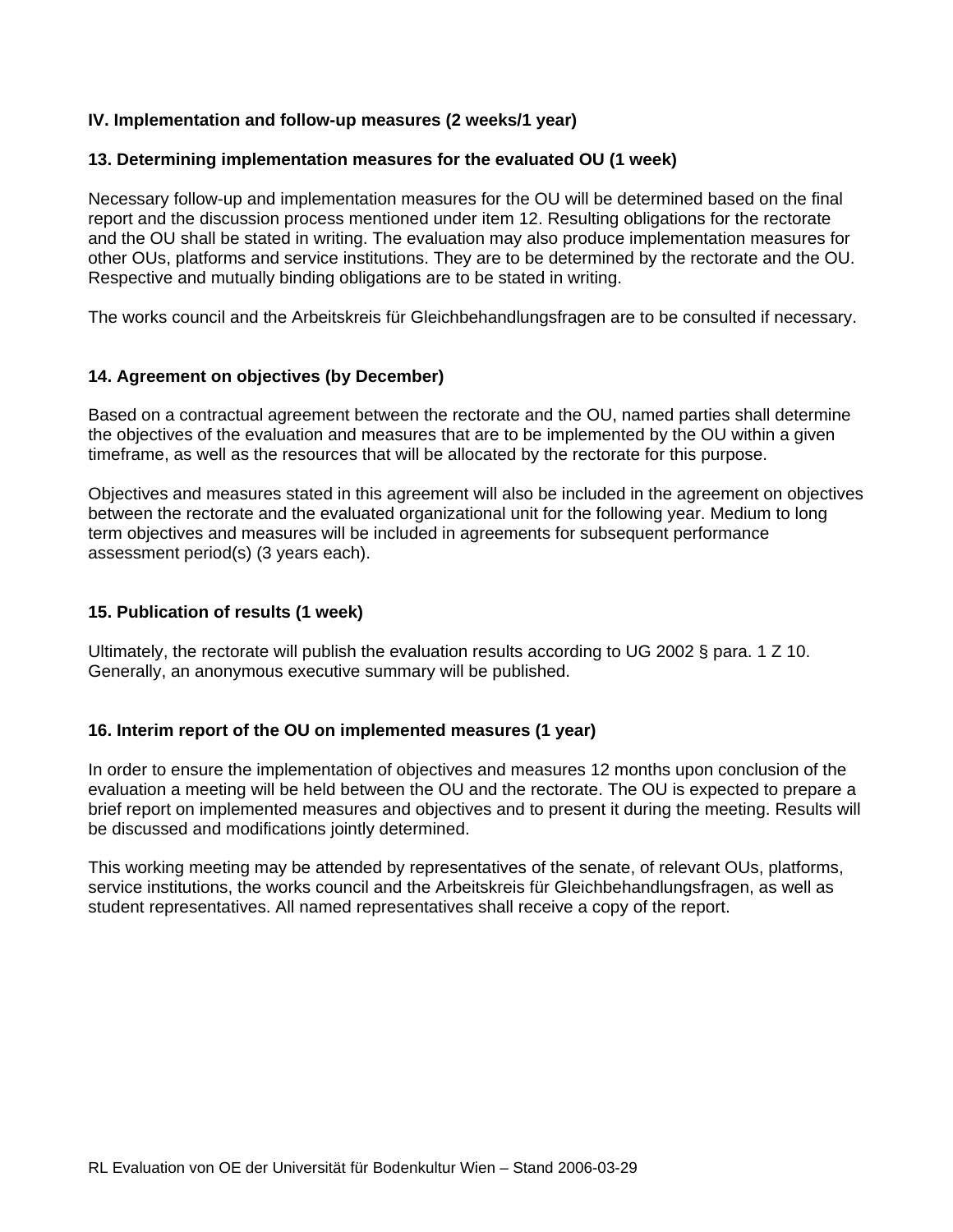# **17. Report issued by the head of peers regarding the progress (2 weeks)**

The head of peers shall generate a report regarding the progress based on the interim report, which shall assist in further planning and implementation activities.

No other reports on implementation measures will usually be required after the aforementioned progress report; further results will be presented during meetings between the rectorate and the OU for the preparation of internal objectives.

#### **18. EXPLANATORY NOTES**

- After resolution of the present guidelines by the senate a questionnaire will be devised conjointly with the rectorate and the senate for the generation of the self assessment report by the OU.
- Furthermore, drafts of contracts and requirement specifications for the peers and the head of peers are to be generated.
- The department of quality assurance shall prepare a target/actual comparison of the chronological sequence and the results of the evaluation based on the specifications of these guidelines. This comparison may serve as basis for modifying and developing the guidelines further.

**Appendix:** Standards for Evaluation by the Deutsche Gesellschaft für Evaluation - DeGEval Standards and Guidelines for Quality Assurance in the European Higher Education Area of the European Association for Quality Assurance in Higher Education - ENQA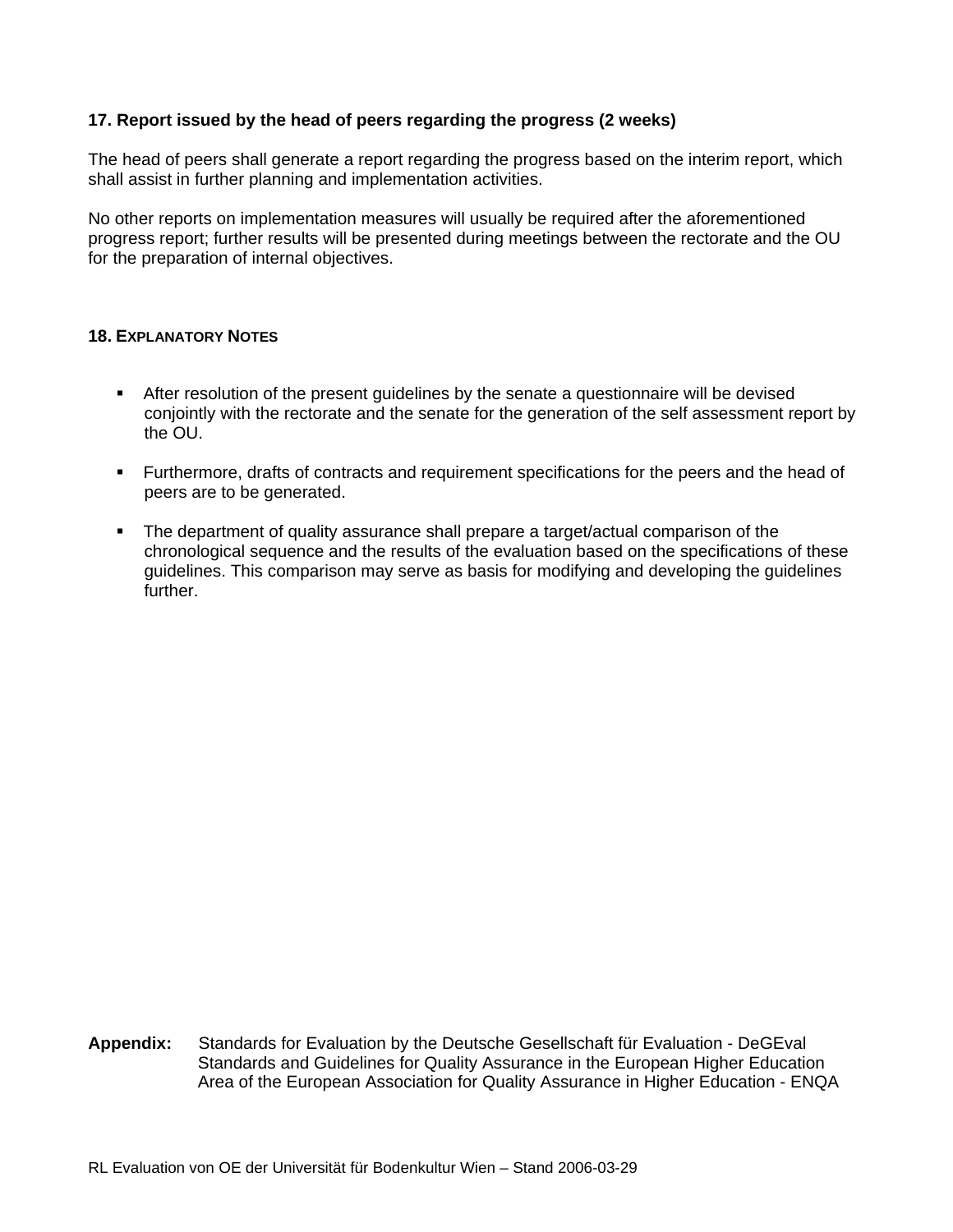# **Appendix:**

### **1. Standards for Evaluation by the Deutsche Gesellschaft für Evaluation (DeGEval, German Evaluation Society)**

The standards published by the DeGEval can be summarized as follows, an overview can be found at: [http://www.degeval.de/index.php?class=Calimero\\_Webpage&id=9023](http://www.degeval.de/index.php?class=Calimero_Webpage&id=9023)

#### **Utility**

Identification of involved and concerned individuals Determining the evaluation purpose Credibility and expertise of reviewers Selection and extent of information Transparency of values Completeness and clarity of reporting Timeliness of the evaluation Utilization and utility of the evaluation

#### **Practicability**

 Adequate methods Diplomatic procedure Efficiency of the evaluation

#### **Fairness**

 Formal agreements Protection of individual rights Complete and fair assessment Impartial procedure and reporting Publication of results

#### **Reliability**

 Description of evaluation objective Context analysis Description of purpose and procedure List of sources of reference Valid and reliable information Systematic error detection Analysis of qualitative and quantitative information Well founded conclusions Meta evaluations.